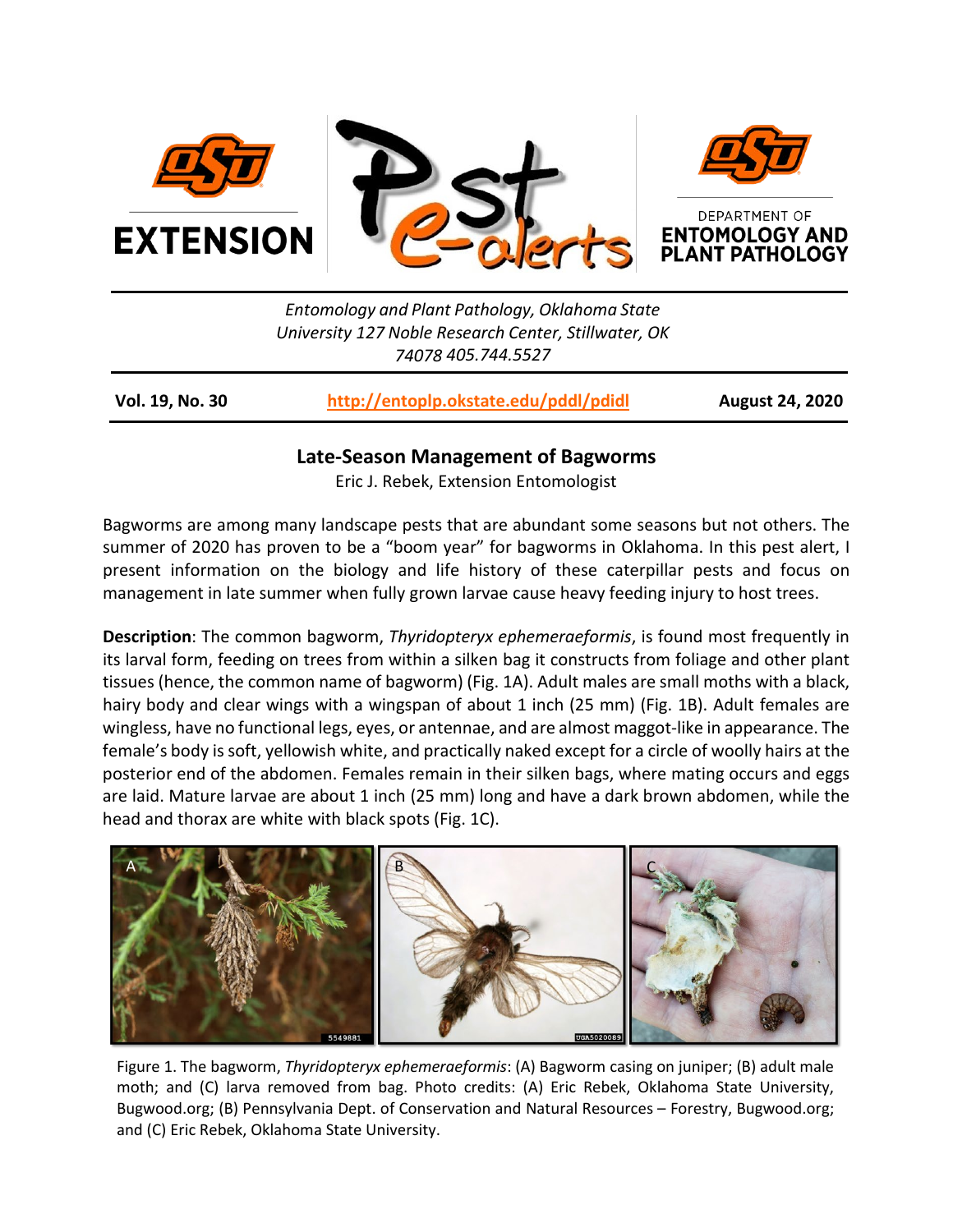**Distribution**: Bagworms are found in most states east of the Rocky Mountains. This pest is most common from Pennsylvania to Nebraska and south to Florida and Texas. It is commonly encountered throughout Oklahoma.

**Life Cycle**: Overwintered eggs are contained within the bags made by females from the previous generation. Eggs begin to hatch in late April or early May and young larvae feed on foliage and construct bags immediately. The first evidence of an infestation is normally a small bag, about 1/4 inch (6.5 mm) long, standing almost on end. As larvae grow, silk and fragments of the host plant foliage are added to the bag until it reaches 1.5 to 2 inches (38 to 51 mm) long. Mature larvae use silk produced from modified salivary glands to fasten the bag to a plant stem. Pupation occurs in the bag in late summer and males emerge late summer to early fall. They engage in a mating flight in search of the wingless females, who remain inside their bags. Each newly mated female lays several hundred white eggs inside of old pupal cases, drops from the bag, and dies. There is one generation per year.

**Hosts:** In Oklahoma, the most common hosts are eastern red cedar, other junipers, and arborvitae. Bagworms will also feed on true cedars, pine, spruce, bald cypress, maple, boxelder, sycamore, willow, black locust, oaks, and roses. Their host range includes about 130 different plant species in various parts of the United States.

**Damage**: Bagworm larvae damage their hosts by feeding on the foliage (Fig. 2). Dense infestations can completely defoliate small plants and heavy defoliation can kill hosts such as red cedar and other junipers. Broadleaf hosts are not easily killed by bagworms, but they may be weakened and become more susceptible to woodboring insects and pathogens.

**Management**: Regardless of which season bagworms are encountered, infestations can be reduced by removing bags by hand. The removed bags should be destroyed immediately, even



Figure 2. Damage to juniper by bagworms. Photo credit: Eric Rebek, Oklahoma State University, Bugwood.org.

in the winter because eggs overwintering within each bag remain viable. When larvae become active in spring, bagworms can still be removed by hand if the numbers are small and the infested tree isn't too tall.

There are several naturally occurring parasitic and predatory wasps that attack bagworms. Certain fungal pathogens may play an important role in natural control of bagworms as well. The activity of these natural enemies apparently explains the fluctuation in bagworm populations observed from year to year.